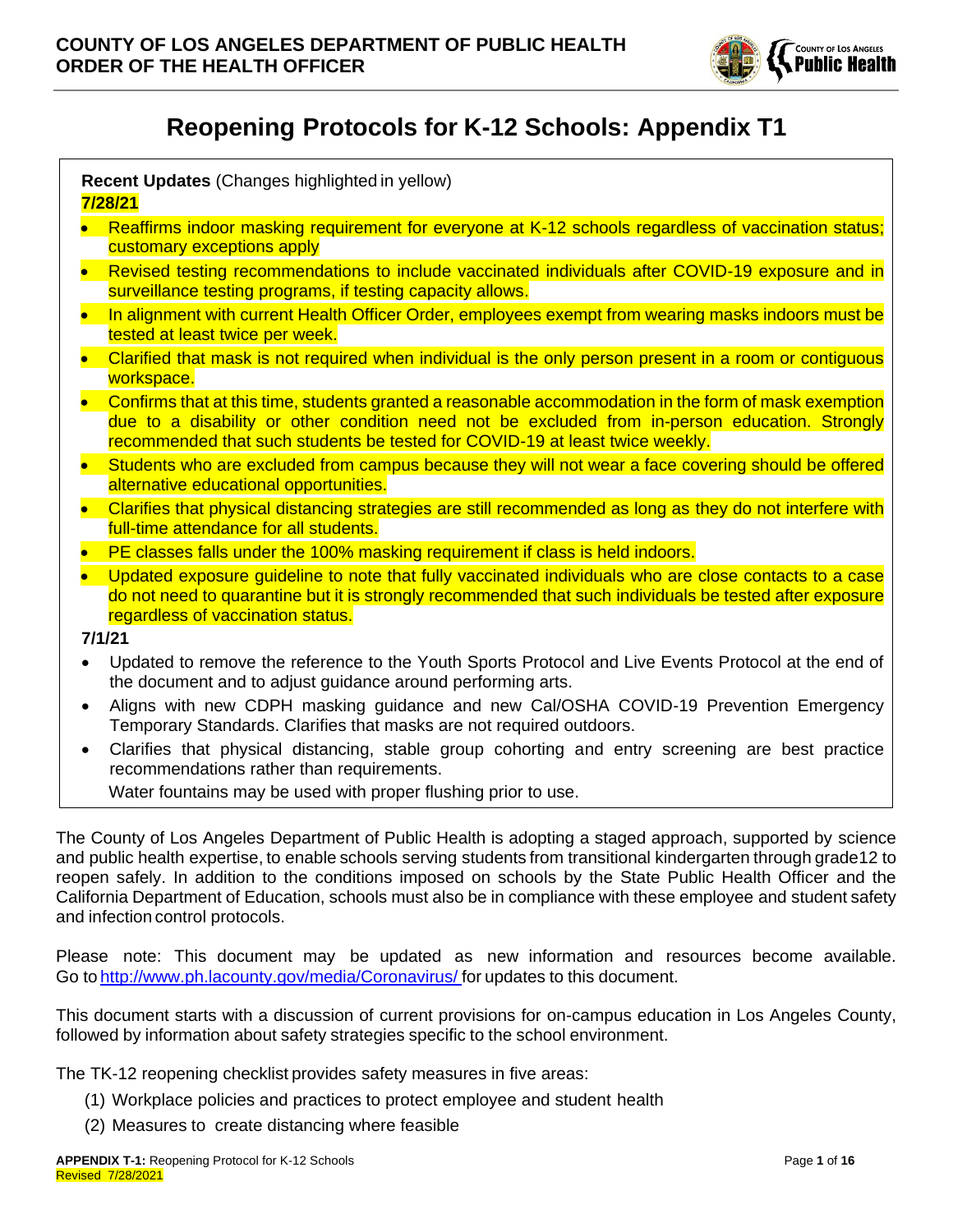

- (3) Measures to optimize infection control
- (4) Communication with employees, students and families of students and the public
- (5) Measures to ensure equitable access to critical services.

These five key areas contain numerous strategies that your school may choose to implement as your facility develops a plan to provide a safe environment for all employees, students, and visitors. Although some preventive and protective measures are currently required in all schools and are clearly indicated as such in the following protocol, most measures are optional and voluntary. Nevertheless, it is still appropriate for schools to implement multiple layers of COVID-19 mitigation strategies while fully re-opening to limit cases and transmission on the school campus. All measures in the associated [School Exposure Management Plan](http://publichealth.lacounty.gov/media/Coronavirus/docs/protocols/ExposureManagementPlan_K12Schools.pdf) **must** be implemented and are applicable to all on-site personnel. Additional resources for K-12 Schools can be found in the [TK-12 School COVID-19 Toolkit.](http://ph.lacounty.gov/acd/ncorona2019/EducationToolkit/TK12)

### **General Reopening Guidance for All Schools**

### **At this time, all schools are permitted to reopenfor all students in any grades TK – 12.**

Schools that have not yet reopened or not reopened fully and are planning to implement full in person instruction for the first time during the Summer or Fall of 2021 should refer to the [LACDPH Safe Schools for All](http://publichealth.lacounty.gov/media/coronavirus/schools.htm) site for complete instructions on the reopening process and documents to complete.

**Note for child care programs located in schools.** LEAs and schools that offer day care services for children on school campuses should refer to DPH [Guidance for ECE Providers.](http://www.ph.lacounty.gov/media/Coronavirus/docs/education/GuidanceEarlyChildhoodEducation.pdf)

| TK to Grade 12 Reopening Checklist                                               |                                               |
|----------------------------------------------------------------------------------|-----------------------------------------------|
| <b>Institution name:</b>                                                         | Pico Canyon School                            |
| Address:                                                                         | 25255 Pico Canyon Rd., Stevenson Ranch, 91381 |
| Maximum Occupancy, per Fire Code: 3,325                                          |                                               |
| Approximate total square footage of<br>space open to faculty and/or<br>students: | 62,110                                        |

**Estimated total number of administrators, teachers, and other employees that will be returning to support resumption of in person services for students:** 59

**Estimated total number of students that will return per grade (if none, enter 0): TK:**  $\frac{0}{127}$  **K:**  $\frac{96}{25}$  **1:**  $\frac{112}{25}$  **2:**  $\frac{97}{9}$  **3:**  $\frac{112}{12}$  **4:**  $\frac{105}{11}$  **5:**  $\frac{121}{12}$ **6:**  $\frac{127}{2}$  7: \_\_\_\_\_\_ 8: \_\_\_\_\_\_ 9: \_\_\_\_\_ 10: \_\_\_\_\_\_11: \_\_\_\_\_\_\_ 12: 793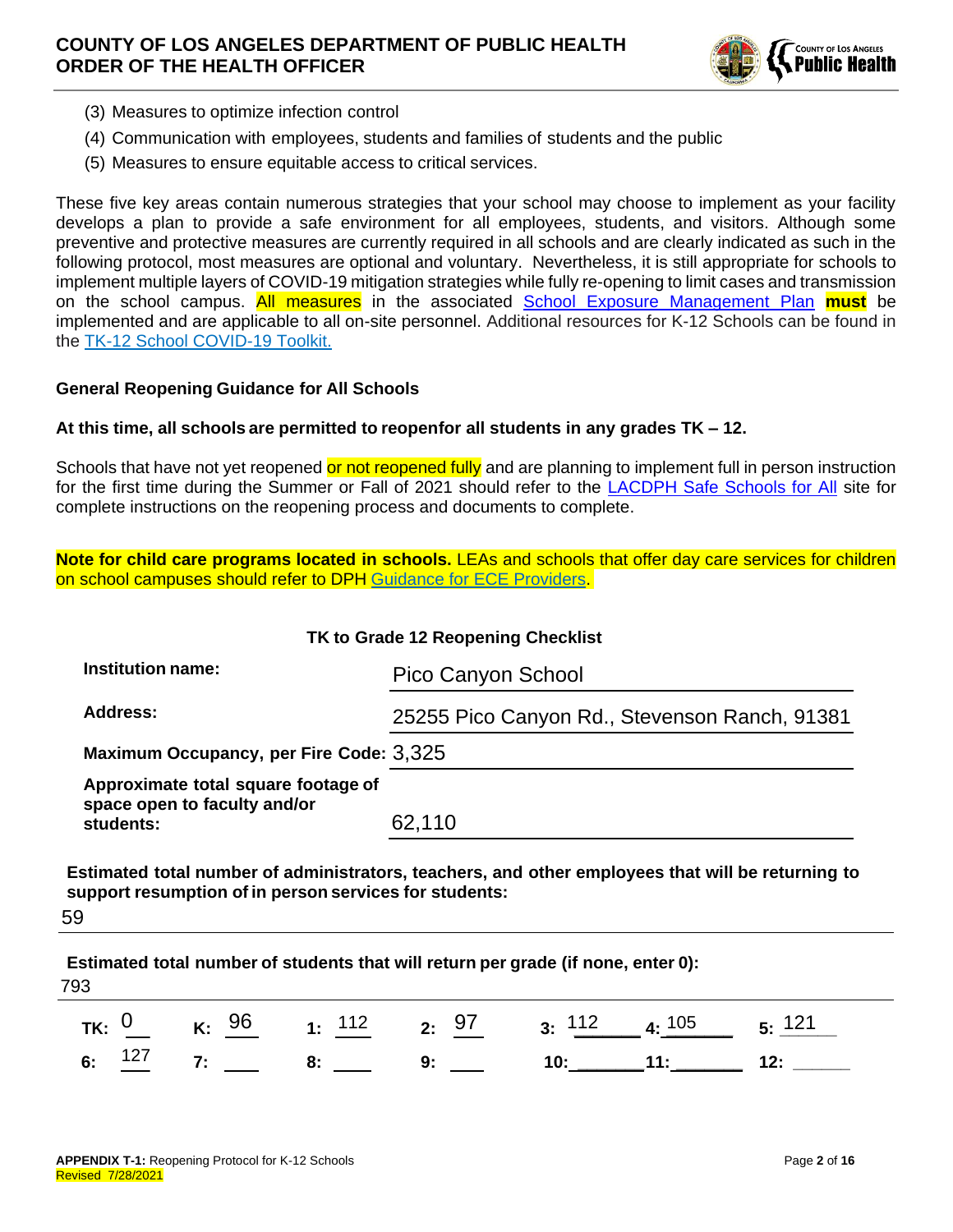

**NOTE:** The terms "employees" and "staff" are used in these protocols to refer to individuals who work in a school facility in any capacity associated with teaching, coaching, student support, provision of therapies or personal assistance to individual students, facility cleaning or maintenance, administration, or any other activity required for the school to function. "Employees" or "staff" may include individuals who are: paid directly by the relevant school system, paid by entities acting as contractors to the school, paid by outside entities acting in collaboration with the school to serve students, paid by third parties to provide individual student services, or unpaid volunteers acting under school direction to carry out essential functions. The term "parents" is used in these protocols to refer to any persons serving as caregivers or guardians to students.

### **A. WORKPLACE POLICIES AND PRACTICES TO PROTECT STAFF ("EMPLOYEES") ANDSTUDENTS (CHECK ALL THAT APPLY)**

The school **must have** a COVID-19 Containment, Response and Control Plan that describes the school's comprehensive approach to preventing and containing the spread of COVID-19 on campus. The Plan includes, but is not limited to the following elements:

✔

✔

✔

✔

❑ A designated COVID-19 Compliance Team that is responsible for establishing and enforcing all COVID-19 safety protocols and ensuring that staff and students receive education about COVID-19. One member of this team is designated as a liaison to DPH in the event of an outbreak on campus.

❑ A plan or protocol, for steps that will be taken immediately upon notification of school officials that any member of the school community (faculty, staff, student, or visitor) tests positive for COVID-19.

❑ The plan addresses:

- Immediate separation of the case from the school community to self-isolation at home if notification occurs while the case is on-site. The plan must allow for temporary, on-site isolation of the case if arrangements are needed for the person's return to their home.
- Fact sheets or other informational materials that are to be given to the case (or appropriate family member/s if the case is a child) covering regulations governing self-isolation and links to sites with further information.

A plan or protocol to initiate a [School Exposure Management Plan](http://www.ph.lacounty.gov/media/Coronavirus/docs/protocols/ExposureManagementPlan_K12Schools.pdf) consistent with DPH guidance that outlines procedures for: ✔

- Isolation of case(s);
- Identification of persons exposed to cases at school;
- Quarantine of exposed unvaccinated employees and/or students; and
- Assurance of access to testing for all exposed individuals within the school, regardless of vaccination status, as the basis for further control measures.
- Notification to DPH of all confirmed cases of COVID-19 disease among employees and children who had been at school at any point within 14 days prior to the illness onset date. The illness onset date is the COVID-19 test date or Symptom Onset Date of the infected person, whichever is earlier. Reporting of cases should be done within 1 business day of theschool's notification of the case. This can be completed online using the secure web application: [http://www.redcap.link/lacdph.](http://www.redcap.link/lacdph.educationsector.covidreport)  [educationsector.covidreport](http://www.redcap.link/lacdph.educationsector.covidreport) or by downloading and completing the [COVID-19 Case and Contact Line](http://publichealth.lacounty.gov/acd/Diseases/EpiForms/COVID_OBlinelist_Education_Sector.xlsm)  [List for the Education Sector](http://publichealth.lacounty.gov/acd/Diseases/EpiForms/COVID_OBlinelist_Education_Sector.xlsm) and sending it to [ACDC-Education@ph.lacounty.gov.](mailto:ACDC-Education@ph.lacounty.gov)
- ❑ A plan to immediately report a cluster of cases (3 or more cases within 14 days) to the Department of Public Health. This can be done using the same reporting options described above: (1) submitting the report online at <http://www.redcap.link/lacdph.educationsector.covidreport> or (2) completing the [COVID-19 Case and](http://publichealth.lacounty.gov/acd/Diseases/EpiForms/COVID_OBlinelist_Education_Sector.xlsm)  [Contact Line List for the Education Sector](http://publichealth.lacounty.gov/acd/Diseases/EpiForms/COVID_OBlinelist_Education_Sector.xlsm) and emailing it to [ACDC-Education](https://www.cdph.ca.gov/Programs/CID/DCDC/Pages/COVID-19/small-groups-child-youth.aspx) [@ph.lacounty.gov.](mailto:ACDC-Education@ph.lacounty.gov) The Department of Public Health will work with the school to determine whether the cluster is an outbreak that will require a public health outbreak response. ✔

❑ Contingency plans for full or partial closure of in-person school operations if that should become necessary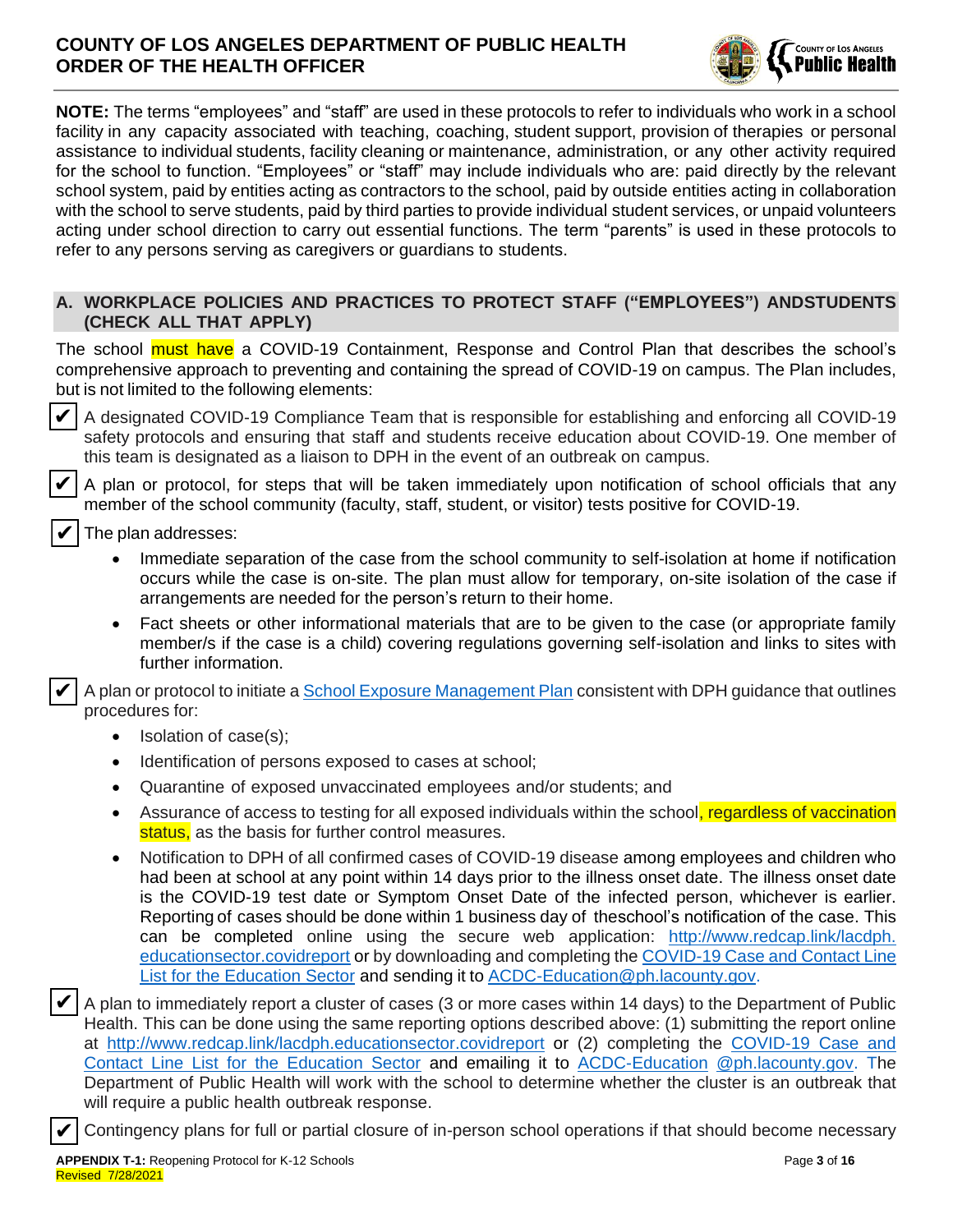

based on an outbreak in the school or community.

❑ A plan or protocol for incorporating COVID-19 testing into regular school operations. ✔

- At a minimum the plan should describe the strategy for ensuring access to testing for students or employees who are symptomatic or have known or suspected exposure to an individual infected with SARS-CoV-2. Note that current Cal/OSHA COVID-19 Prevention Emergency Temporary Standards [\(Cal/OSHA ETS\)](https://www.dir.ca.gov/dosh/coronavirus/ETS.html) requires employers to offer testing at no cost to employees during paid time for:
	- o Symptomatic unvaccinated employees, regardless of whether there is a known exposure.
	- o Unvaccinated employees after an exposure.
	- o Vaccinated employees after an exposure if they develop symptoms.
	- o Unvaccinated employees in an outbreak (3 or more employee cases).
	- o All employees in a major outbreak (20 or more employee cases).
- In addition, the school may consider a strategy for periodic testing for asymptomatic individuals with no known exposure. The California Department of Public Health (CDPH) is not requiring any particular frequency or procedure for asymptomatic testing at this time. However, the state has put into place support for specific testing cadences through supplemental testing supplies, shipment, laboratory capacity, enrollment and reporting technology, training, and assistance with insurance reimbursement. Schools are advised to access information and resources regarding school-centered testing at the state's Safe [Schools](https://schools.covid19.ca.gov/) for All hub. In times of high rates of community transmission, LA County recommends that periodic testing include fully vaccinated individuals where resources allow.
- The plan must provide that all testing results will be reported to the Department of Public Health.
- Please note: Screening testing is not recommended for persons who have recovered from laboratory confirmed COVID-19 within the past 90 days and are asymptomatic.

❑ Consider assigning vulnerable employees (employees not yet fully vaccinated who are above age 65 and/or with chronic health conditions that would place them at high risk if infected) work that can be done from home when feasible. Employees in this category should discuss any concerns with their healthcare provider or occupational health services to make appropriate decisions on returning to the workplace. ✔

❑ Consider reconfiguration of work processes to the extent consistent with academic requirements and student needs to increase opportunities for employees to work from home.

❑ All employees have been told not to come to work if sick or if they have been exposed to a person who has COVID-19. School officials have provided information to employees regarding employer or [government](https://www.labor.ca.gov/coronavirus2019/#chart)  [sponsored leave benefits,](https://www.labor.ca.gov/coronavirus2019/#chart) including their right to paid sick leave as guaranteed by the 2021 COVID-19 [Supplemental Paid Sick Leave Law.](https://www.dir.ca.gov/dlse/COVID19Resources/FAQ-for-SPSL-2021.html)

Use of school facilities for non-school purposes (community meeting or events, on-site clinic visits by people who are neither students nor staff, etc.) is permitted. Use of indoor school facilities provides more risk of contamination of indoor air and surfaces and care should be taken to avoid unnecessary exposure for regular school employees and students. Routine cleaning after use of indoor facilities by non-school groups is recommended. Use of outdoor athletic fields by non-school youth sports teams, leagues, or clubs is permitted as long as care is taken to avoid unnecessary exposures for regular school employees and students. ✔

[Employee screenings](http://www.ph.lacounty.gov/media/Coronavirus/docs/business/EntryScreening.pdf) are recommended to be conducted before employees may enter the workspace. Entry screening should include a check-in concerning cough, shortness of breath, difficulty breathing and fever or chills and if the employee is currently under isolation or quarantine orders. Temperature checks are recommended if feasible. ✔

- These screenings can be done in-person upon arrival at the site or remotely before arrival using a digital app or other verifiable approach.
- Note that current [Cal/OSHA ETS](https://www.dir.ca.gov/dosh/coronavirus/ETS.html) requires employers to exclude employees from the workplace who have COVID-19 symptoms and/or are not fully vaccinated and have had a close contact. Cal/OSHA does not prescribe any particular method of employee screening but implementing some method as

✔

✔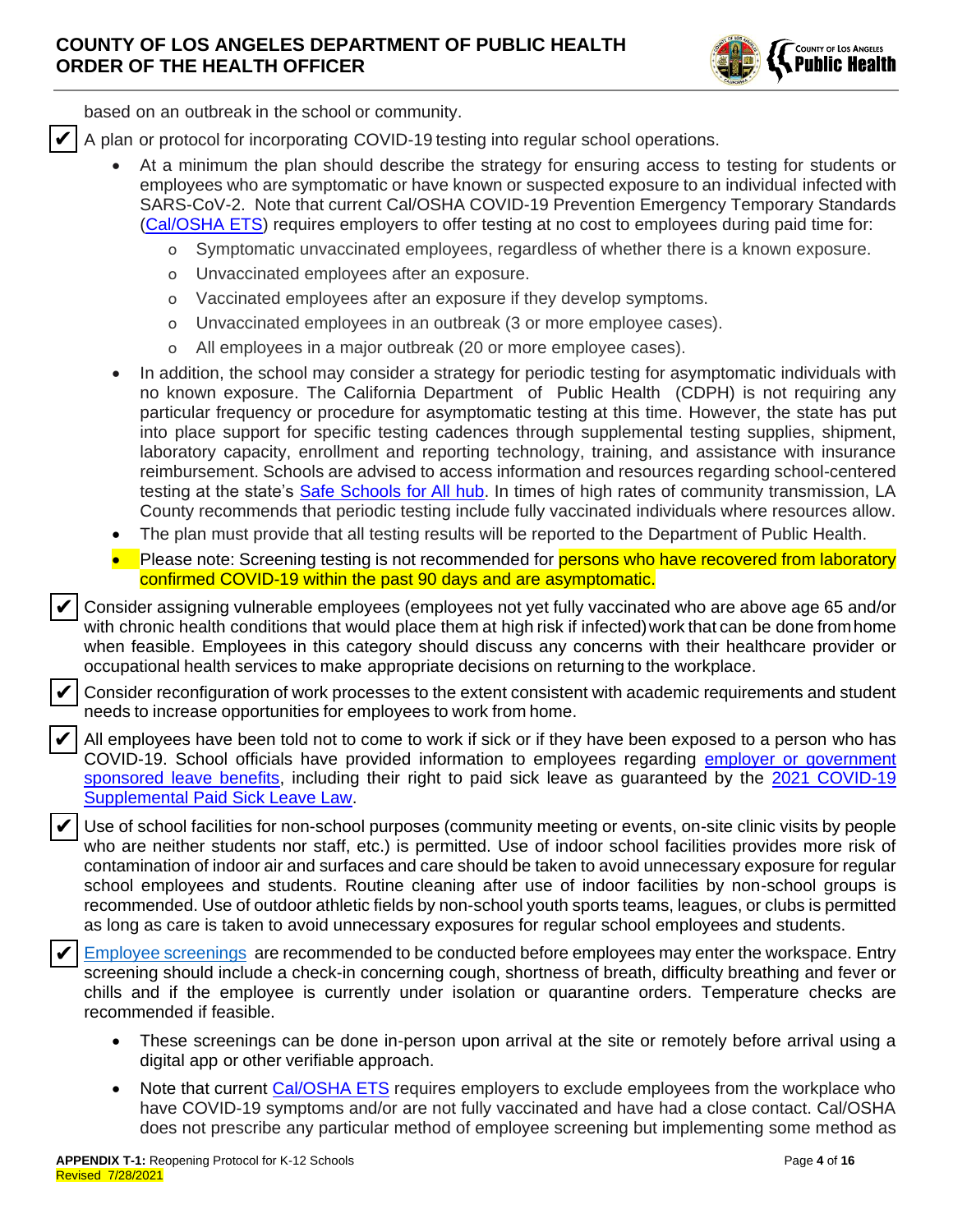

recommended will assist in compliance with the current ETS.

❑ Masking is required for anyone entering school buildings or transports (school buses as well as school buildings) who has contact with others (students, parents, or other employees). ✔

- Employees who have contact with others are offered, at no cost, an appropriate face mask that covers the nose and mouth. The mask must be worn by the employee at all times during the workday when indoors and is in contact or likely to come into contact with others. Employees who have been instructed by their medical provider that they should not wear a face mask must wear a face shield with a drape on the bottom edge, as long as their condition permits it. A drape that is form fitting under the chin is preferred. Masks with one-way valves must not be used.
- Employees who are exempt from wearing a mask while indoors, **must** undergo COVID-19 testing at least twice per week, unless the employee provides proof of full vaccination status against COVID-19. In times of high rates of community transmission, LA County recommends that periodic testing also include fully vaccinated individuals where resources allow.
- Employers are required to provide, upon request, respirators to any unvaccinated employee along with instructions on how to ensure the mask fits appropriately.
- Employees that are in a setting where they are in close contact with other people who may not be fully vaccinated should be offered and should consider wearing higher level of protection, such as wearing two masks ("double masking") or a respirator (e.g., KN95 or N95). This is particularly important if the employee is not fully vaccinated and is working in an indoor or crowded outdoor setting.
- All staff **must** wear a face mask at all times when indoors, except: when working alone in private offices with closed doors; when they are the **only** individual present in a larger open workspace for multiple employees; or when eating or drinking.
- For the most updated LACDPH guidance and information on masking, refer to our [COVID-19 Masks](http://publichealth.lacounty.gov/acd/ncorona2019/masks/) page.
- A medical grade mask is provided to any employee who cares for sick children or who has close contact with any child with a medical condition that precludes the child's use of a clothface mask.
- Alternative protective strategies may be adopted to accommodate students who are on Individualized Education or 504 Plans and who have medical reasons why they cannot use or tolerate a face mask. Students who present appropriate documentation demonstrating a disability or condition that does not allow them to safely wear a mask should wear a face shield with drape at the bottom if their condition allows it. Students with documented conditions that do not accommodate the face shield and drape may request a reasonable accommodation from the school or district. .
- It is strongly recommended that any student who is exempt from wearing a mask indoors be tested for COVID-19 at least twice a week, unless they provide proof of full vaccination status against COVID-19. In times of high rates of community transmission, LA County recommends that periodic testing also include fully vaccinated individuals where resources allow.
- Public schools should be aware of the requirements in AB 130 to offer independent study programs for the 2021-22 school year.

It is recommended that employees be instructed to wash or replace their face masks daily and parents be instructed to ensure that children have clean face masks. ✔

❑ To ensure that masks are worn consistently and correctly, staff are discouraged from eating or drinking except during their breaks when they are able to safely remove their masks and increase their physical distance from others. Eating or drinking outdoors is best but eating or drinking at a cubicle or workstation indoors is preferred to eating in a breakroom if eating in a cubicle or workstation permits greater distance from and barriers between staff. ✔

❑ Consider increasing space between employees in any room or area used by staff for meals and/or breaks, especially when space will be shared by employees who are not fully vaccinated or whose vaccination status

✔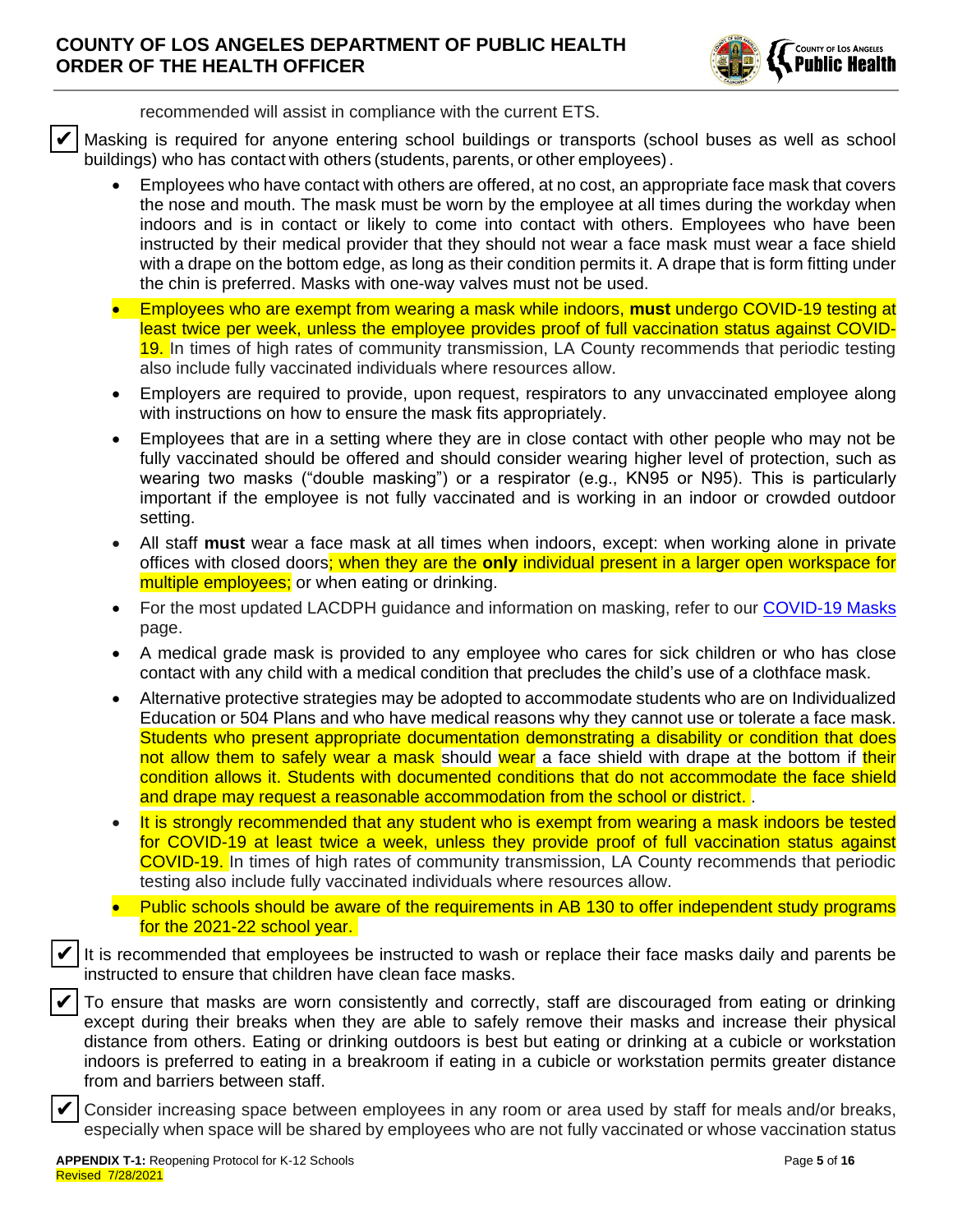

is unknown.

✔ ✔

✔

✔ ✔

All employees, on-site contractors, vendors, and delivery personnel have been provided instructions regarding required use of face masks when around others indoors.

Break rooms, restrooms, classrooms, and other common areas used or visited by staff are cleaned at the frequency listed below. Routine cleaning is recommended at a frequency no less than once per day during periods of operation but may be done more frequently. ✔

- Break rooms Nightly **Example 20 and 20 and 20 and 20 and 20 and 20 and 20 and 20 and 20 and 20 and 20 and 20 and 20 and 20 and 20 and 20 and 20 and 20 and 20 and 20 and 20 and 20 and 20 and 20 and 20 and 20 and 20 and 20**
- $\bullet$  Restrooms  $\frac{\text{Nightly}}{\text{Nup}}$
- Classrooms Nightly **Classrooms** Nightly **Classrooms** Nightly **Classrooms** Nightly **Classrooms** Nightly **Classrooms** Nightly **Classrooms** Nightly **Classrooms** Nightly **Classrooms** Nightly **Classrooms** Nightly **Classrooms**
- Laboratories Nightly **Source According to the Contract of According to the Contract of According to According to According to According the Contract of According to According the Contract of According to According the Co**
- Nurse's office Nightly **Construct of the Section Construct of the Section Construct of the Section Construction**
- Counseling and other student support areas Nightly **Counting the Counseling and other student**
- Front office Nightly **Example 20** Front office Nightly
- Other offices Nightly **Contained a contained a contact of the Street August** 2016
- Other (auditorium, gymnasium, library if in use) Nightly

High touch areas in staff breakrooms are recommended to be cleaned at least once per day.

It is recommended that hand sanitizer effective against COVID-19 be made available to all employees in or near the following locations (check all that apply):

- Building entrance/s, exit/s  $\frac{\text{X}}{\text{X}}$
- Central office  $\frac{X}{X}$
- Stairway entrances  $\frac{X}{X}$
- Elevator entry (if applicable)  $\frac{X}{X}$
- Classrooms  $\frac{\chi}{\chi}$
- Faculty breakroom  $\frac{X}{X}$
- Faculty offices:  $\frac{\textsf{X}}{\textsf{X}}$

It is recommended that employees be offered frequent opportunities to wash their hands with soap and water. ✔

\_\_\_\_\_\_\_\_\_\_\_\_\_\_\_\_\_\_\_\_\_\_\_\_\_\_\_\_\_\_\_\_\_\_\_\_\_\_\_\_\_\_\_\_\_\_\_\_\_\_\_\_\_\_\_\_\_\_\_\_\_\_\_\_\_\_\_\_\_\_\_\_\_\_\_\_\_\_\_\_\_\_\_\_\_

❑ Copies of this Protocol have been distributed to all employees.

❑ Optional—Describe other measures:

### **B. MEASURES TO ALLOW FOR RECOMMENDED PHYSICAL DISTANCING AND REDUCE CROWDING BY STAFF, STUDENTS AND VISITORS (CHECK ALL THAT APPLY)**

**NOTE:** LACDPH recommends that measures be implemented to create physical distancing when doing so will not interfere with the full-time attendance of all enrolled students. This is especially important during times that groups of students are outside the classroom (e.g. hallway transitions) and/or anytime masks must be removed in a group setting (e.g., lunch time, recess) where increased physical distance is preferred. For situations when physical distancing may not be feasible (e.g. very full classrooms), the importance of 100% mask adherence is critical. All amployees, on-site contractors, workors, and delivery personal have been paged to the distinguished control of the number of the number of the number of the number of the number of the number of the number of the numb

Maximum number of employees permitted in facility, is: Refer to the number on page 3. ✔

Face masks are required at all times on school buses and vans.

❑ Consider maintaining measures to promote physical distancing of students on school busses since many students remain unvaccinated. These measures may include (check all that apply):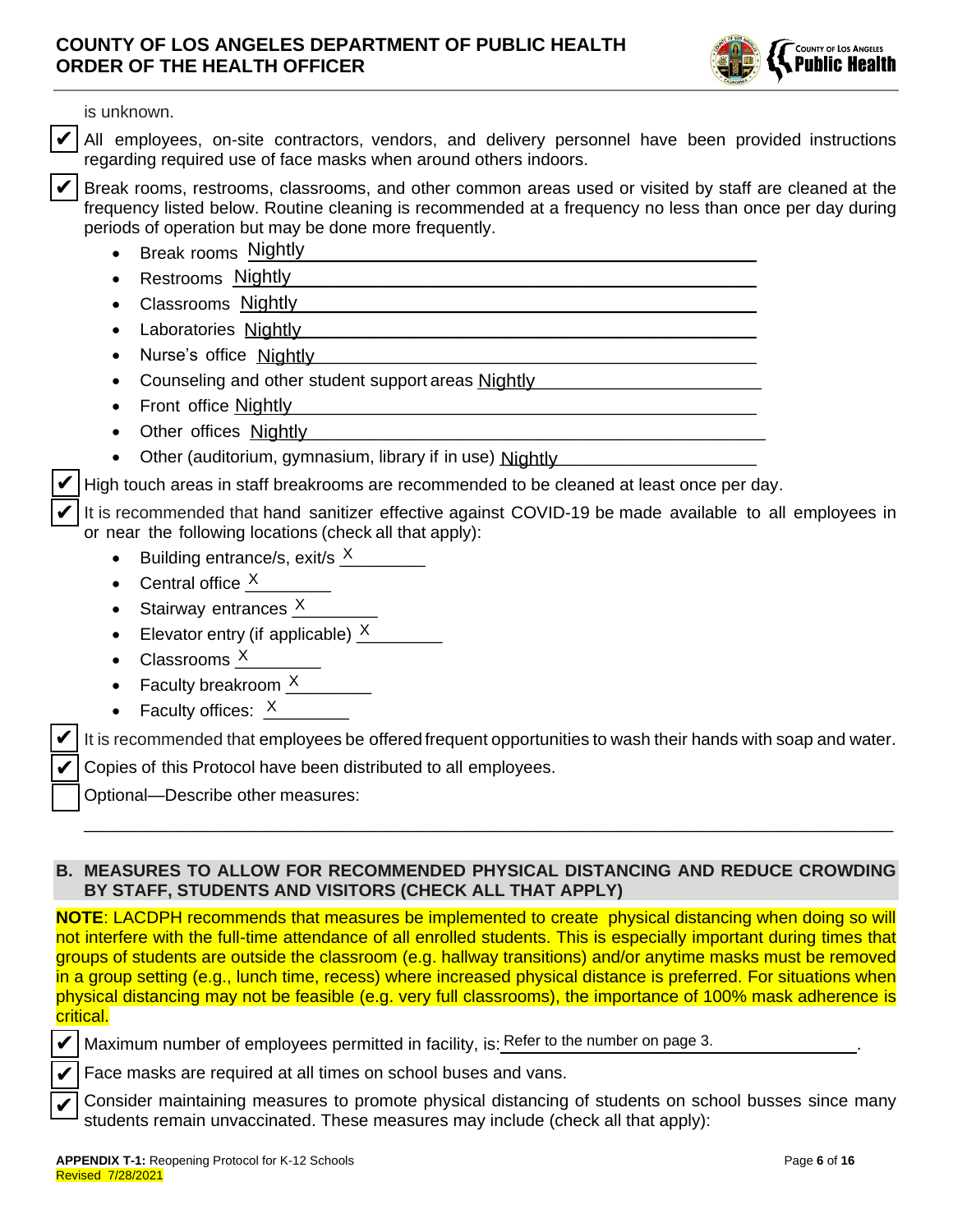

- Seating one child per bus seat.
- Use of alternating rows.
- Open windows as air quality and rider safety concerns allow. As weather permits

❑ Additional measures that may be considered to promote physical distancing and reduce rider density on school buses (Check all that apply): ✔

- Staggered school start times to permit more than one trip per bus at school start and close. \_\_\_\_\_\_\_\_\_
- Implementation of measures that make it easier for parents to drive students to school, such as availability of early opening with staff presence, expanded short-term parking at schools, and presence of staff at drop-off areas to assure safe movement of students from drop-off to school entry.  $\times$
- Implementation of measures that facilitate safe and age-appropriate student travel to school including Safe Routes to School walking groups, use of school crossing guards, bicycle safety and bike route programming. <u>x</u>
	- Parents have been engaged in working with school personnel to assure that alternative transportation options are appropriately supervised and have incorporated strategies for physical distancing and use of face masks.
	- $\circ$  Building infrastructure is adapted to maximize support for bicycle commuting and capacity for bike storage is increased if possible.
- Other: \_\_\_\_\_\_\_\_\_\_\_\_\_\_\_\_\_\_\_\_\_\_\_\_\_\_\_\_\_\_\_\_\_\_\_\_\_\_\_\_\_\_\_\_\_\_\_\_\_\_\_\_\_\_\_\_\_\_\_\_\_\_\_\_\_\_\_\_\_\_\_

❑ Consider implementing measures to reduce crowding as students, parents or visitors enter and move through the school building. These may include (check all that apply): ✔

- Schedules are adjusted to avoid crowding in common spaces and when possible, allow single classrooms or small groups to move through common spaces (such as hallways and bathrooms) at a given time.
- School employees are deployed in hallways to promote physical distancing and reduce loitering and crowding as students enter and proceed to classrooms.  $x$
- Elevator capacity, if applicable, is limited to reduce crowding. All riders are required to wear face masks. \_\_\_\_\_\_\_\_\_ X
- The following measures may be implemented to avoid crowding on stairways:
	- $\circ$  Designation of up and down stairways

 $\circ$  Staggering of breaks between classes

 $\circ$  Monitoring of stairways by school staff X

o Other: \_\_\_\_\_\_\_\_\_\_\_\_\_\_\_\_\_\_\_\_\_\_\_\_\_\_\_\_\_\_\_\_\_\_\_\_\_\_\_\_\_\_\_\_\_\_\_\_\_\_\_\_\_\_\_\_\_\_\_\_\_\_\_\_\_\_\_

❑ Consider adopting a school-wide approach to creating and maintaining stable groups, in which supervising adults and children stay together for as many activities as possible (e.g., meals, recreation, etc.), and avoid inter-mingling with people outside of their group in the setting, throughout the school day. Stable groups are considered a best practice at all grade levels and therefore recommended but not required.

- Students with IEP or 504 plans who require specialized services may be pulled out of their general education classroom and grouped with other students requiring similar services as needed to provide appropriate level of instruction and care.
- Specialized staff who serve students with IEP or 504 plans and/or provide specialized services will need to work with different stable groups during the school day and this should be accommodated. Staff that are not fully vaccinated should consider wearing a face shield in addition to the required mask if entering multiple classrooms for this purpose. All staff should be encouraged to wash or sanitize hands after leaving a classroom and before entering another classroom with a different group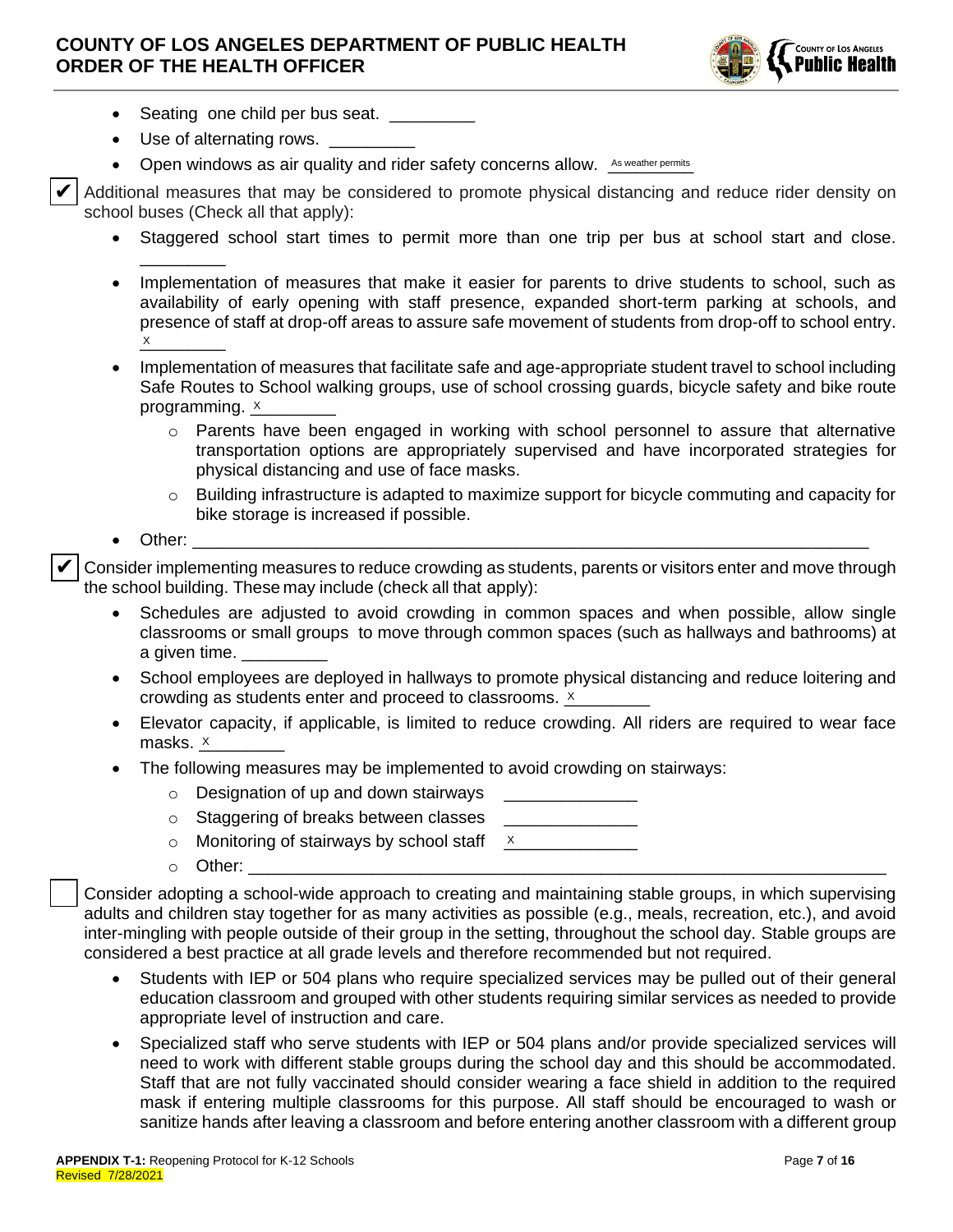

of students.

Consider *implementing* measures that allow for recommended physical distancing within classrooms when possible without interfering with essential operations. These may include the following measures (check all that apply): ✔

- Classroom furniture is set up to maximize distance between students and between students and teachers. Where distancing is not feasible consider other safety measures including Focus on high mask adherence—
- Consider enhancing other mitigation layers, such as stable groups or improved ventilation;
- Maintain an increased distance as much as possible during times when students or staff are not masked (e.g., due to eating or drinking, napping)
- Nap or rest areas in classrooms have students placed an increased distance apart and alternating feet to head.
- Other: \_\_\_\_\_\_ \_ \_ \_ \_ \_ \_ \_ \_ \_ \_ \_ \_ \_ \_ \_ \_ \_ \_\_

✔

❑ Consider offering physical education class outdoors as much as possible and select activities that allow for physical distancing. Physical education classes held indoors requires all present to wear masks except when drinking water.

### ❑ Consider implementing school policies that promote physical distancing in locker rooms. Policies may include:

- Offering access to locker rooms only when staff supervision is possible. Staggering locker room access.
- Creating alternative options for storage of student clothing, books, and other items.

❑ Consider implementing measures to increase physical distancing during school meals when students will be unmasked. These may include (check all that apply): ✔

- Meals are eaten in classrooms or outdoors, without mingling of stable groups from different classrooms. <u>× \_\_\_\_\_\_\_</u>
- If students line up to pick up food, tape or other markings are used to promote distance between students. \_\_\_\_\_\_\_\_\_ X
- Staff are deployed during meals to maintain distancing and prevent mixing of students from different stable groups. <u>x</u>
- If meals take place in a cafeteria, mealtimes are staggered to reduce the number of groups in the cafeteria at any one time.  $x$  \_\_\_\_\_\_\_
- If meals take place in a cafeteria, space between all tables/chairs has been increased to maintain distance between students while eating. Barriers between tables and/or chairs may be used as an alternative when distancing is not possible.

❑ Consider implementing measures to promote physical distancing in school areas used for student support services. ✔

- Student support staff, including school employees (nurses, guidance counselors, therapists, etc.) and employees of adjunct support programs (clinicians, health educators, etc.) are encouraged to maintain when feasible physical distance while engaging in student support activities.
- Furniture and equipment in school areas used for student support services are arranged to promote distancing between any two students and/or between students and staff.
- Sharing of equipment and supplies is avoided where possible.
- Staff offering student support services are provided with appropriate Personal Protective Equipment (PPE) per Cal OSHA requirements.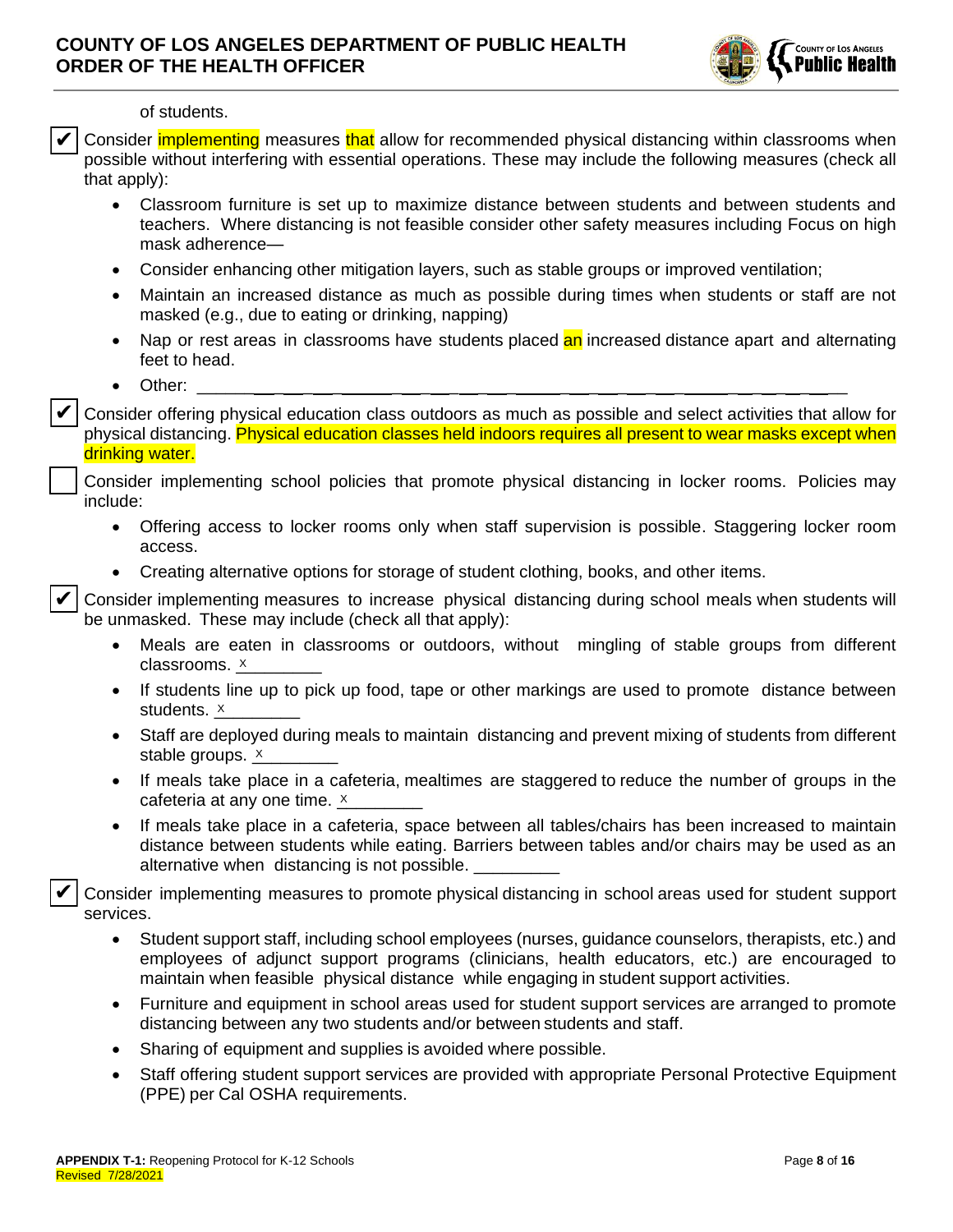

## **C. MEASURES THAT ENSURE INFECTION CONTROL (CHECK ALL THAT APPLY TO THE FACILITY)**

- Symptom screening is recommended to be conducted before students, visitors and staff enter the school. Screening should include a check-in concerning symptoms consistent with possible COVID-19 and any other symptoms the individual may be experiencing. These checks can be done remotely (using a digital app ) or in person upon arrival. A temperature check with a no-touch thermometer at entry can be included as part of the screening, if feasible, especially for visitors who may not be part of a systematic at-home screening process. ✔
	- Students, staff, and visitors who screen positive at entry or who report symptoms at any point during the school day should be reported to the COVID-19 Compliance Team (see Section A). The COVID-19 Compliance Team will determine whether the individual should be excused from the facility according to DPH guidance on [Symptom and Exposure Screening Pathways](http://www.ph.lacounty.gov/media/Coronavirus/docs/education/ScreeningEducationSettings.pdf) at Educational Institutions. Students who screen positive are given a surgical mask and accompanied to a preselected isolation space where they can remain while a determination is made on exclusion and arrangements are made for their return home, where indicated.
	- Per the DPH Symptom and Exposure Screening Pathways, students, staff, and visitors who have had close contact with an individual who has screened positive for symptoms consistent with possible COVID-19 are notified of the potential exposure. These individuals are not required to quarantine unless the exposure has been confirmed through a positive COVID-19 diagnostic viral test or a clinical diagnosis from a medical provider. Students who have a confirmed exposure are accompanied to preselected quarantine space where they can remain until arrangements are made for their return home. This space is apart from the one set aside for symptomatic students. It may be a separate room or an area within the same room that is set apart by a barrier. Once they return home, they are instructed to self-quarantine as required by Health Officer Quarantine Order.

• The preceding quarantine instructions do not apply to an individual who has a confirmed exposure but demonstrates proof of full vaccination against COVID-19 and is asymptomatic. Those individuals are not required to quarantine but are strongly recommended to be tested for COVID-19 as a result of their exposure *regardless of their vaccination status*.

Screening of adults and of middle and high school age students should include a question about close contact with anyone at home, school or elsewhere in the past 10 days who has tested positive for COVID-19. ✔

- Any adult who is screened for exposure and reports close contact with an infected person is instructed to leave the school, return home to initiate self-quarantine, and get testing for COVID-19.
- Any middle or high school student who is screened for exposure and reports close contact with an infected person is provided with a surgical mask and accompanied to a predetermined space in the school while arrangements are made for them to be picked up by parents in order to initiate quarantine at home. Parents are advised to seek testing for the child.
- The preceding quarantine instructions do not apply to an individual who reports a close contact but demonstrates proof of full vaccination against COVID-19 and is asymptomatic. Those individuals are not required to quarantine but are strongly recommended to be tested for COVID-19 as a result of their exposure *regardless of their vaccination status*.

❑ Consider implementing measures to limit risk of infection due to visits by individuals other than staff and students.These may include (check all that apply): ✔

- Visitors should be registered in a visitor log that includes a visitor's name, phone number and email address in case this information is needed in the future for contact tracing purposes. If a visitor must be accompanied by another person (e.g., for translation assistance, or because the visitor is a minor, or has minor students) their information should also be captured in the visitor log.  $x$
- Movement of visitors within the school is best limited to designated areas such as the reception or lobby area, offices, conference or meeting rooms, and public rest rooms to the extent feasible, in order to reduce unnecessary interaction with any stable learning groups.  $x$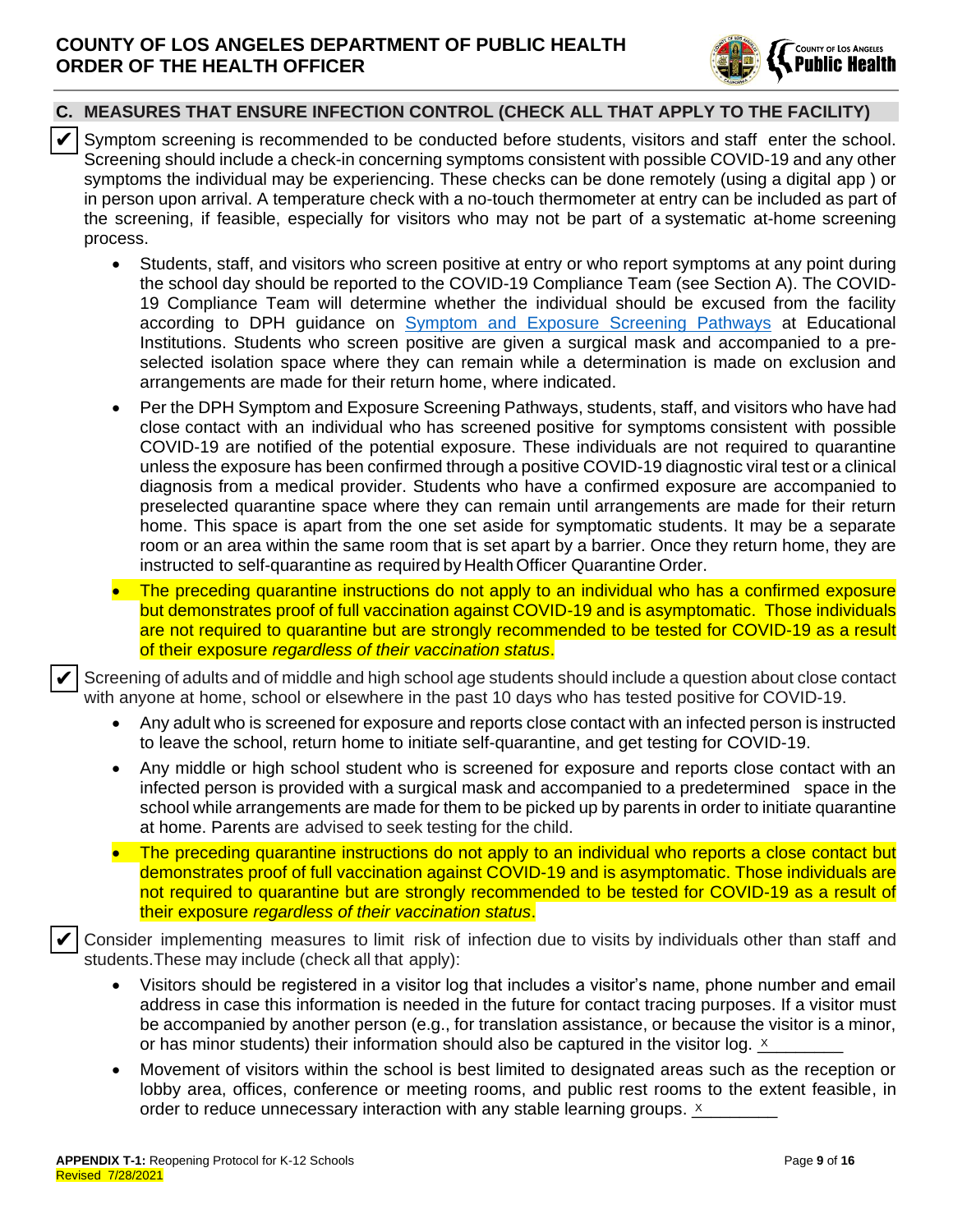

• Visitors arriving at the school are reminded to wear a face mask at all times while inside the school. This applies to all adults and to children 2 years of age and older. Individuals who have been instructed by their medical provider that they should not wear a face mask should wear a face shield with a drape on the bottom edge, as long as their condition permits it. A drape that is form fitting under the chin is preferred. Masks with one-way valves must not be used. To support the safety of your employees and other visitors, a face mask should be made available to visitors who arrive without them. <u>x</u>\_\_\_\_\_\_\_\_

Implementing measures to promote optimal ventilation in the school is **strongly** recommended. These may include (check all that apply): ✔

- Movement of classroom learning, meals, and activities to outdoor space is maximized whenever feasible and weather permitting.
- The school HVAC system is in good, working order. Prior to school reopening, consider having the HVAC system evaluated by an appropriate engineer familiar with the Guidance for Reopening Schools as developed by the American Society of Heating, Refrigerating, and Air-conditioning Engineers (ASHRAE). <u>x</u> \_\_\_\_\_\_\_\_
- HVAC systems are set to maximize indoor/outdoor air exchange unless outdoor conditions (recent fire, very high outside temperature, high pollen count, etc.) make this inappropriate.  $\underline{\text{x}}$
- Portable, high-efficiency air cleaners have been installed if feasible.
- Doors and windows are kept open during the school day if feasible and if outdoor conditions make this appropriate. Existing fire codes requiring closure of fire-rated doors must be respected.
- Air filters have been upgraded to a higher efficiency (MERV-13 or higher rating is preferred).  $\times$
- Other:  $\blacksquare$

\_\_\_\_\_\_\_\_\_

It is recommended to have measures in place to promote appropriate cleaning of space, surfaces, and objects throughout the school. These may include (check all that apply). ✔

- A cleaning schedule have been established in order to avoid both under-and over- use of cleaning products. \_\_\_\_\_\_\_\_\_ X
- Buses are thoroughly cleaned daily and disinfected after transporting any individual who is exhibiting symptoms of COVID-19. Drivers are equipped with disinfectant wipes and disposable gloves to support disinfection of surfaces as needed during a run. Frequently touched surfaces are cleaned after every completed bus route. <u>x</u> \_\_\_\_\_\_\_\_
- Common areas and frequently touched objects in those areas (tables, doorknobs, light switches, countertops, handles, desks, phones, keyboards, elevator switches and buttons, touch screens, printers/copiers, grab bars, and handrails) are cleaned at least daily and more frequently as resources allow using appropriate products (see below).  $\times$  \_\_\_\_\_\_\_\_
- Drinking fountains may be available for use. To minimize the risk of Legionnaire's disease and other diseases associated with water, take steps to ensure that all water systems and features (e.g., drinking fountains, decorative fountains) are safe to use after a prolonged facility shutdown. This includes proper flushing and may require additional cleaning steps (including disinfection). Refer to CDC Guidance for Reopening Buildings After Prolonged Shutdown or Reduced Operation: [https://www.cdc.gov/coronavirus/2019-ncov/php/building-water-system.html.](https://www.cdc.gov/coronavirus/2019-ncov/php/building-water-system.html) X
- Where individualized alternatives are not feasible, for example, in laboratories and art rooms where some equipment may have to be used by multiple students, objects and surfaces are sanitized between users.
- Cleaning products that are effective against COVID-19 (these are listed on the Environmental Protection Agency (EPA)-approved list "N) are used according to product instructions. When EPA-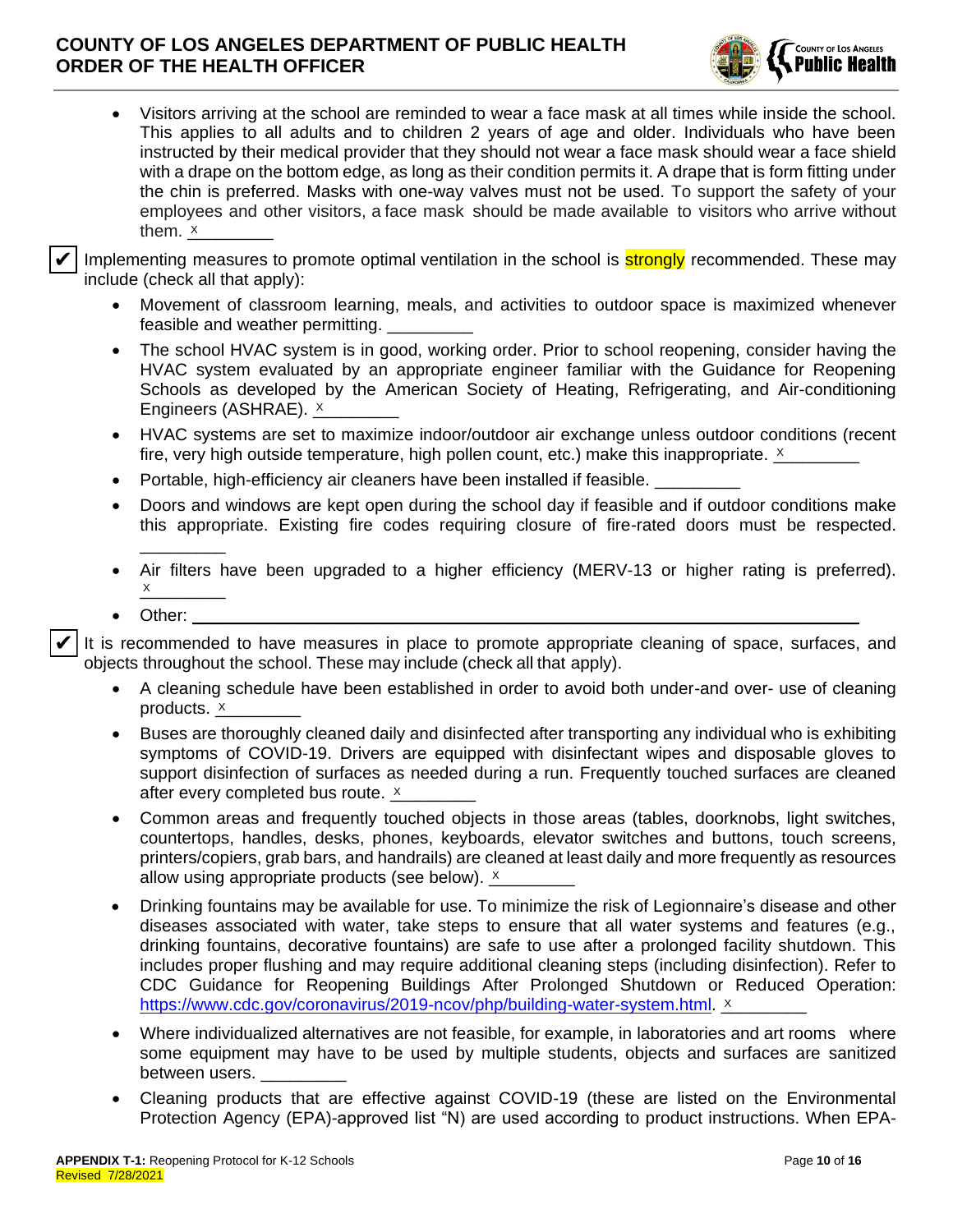

approved disinfectants are not available, alternative disinfectants can be used (for example, 1/3 cup of bleach added to 1 gallon of water, or 70% alcohol solutions). Do not mix bleach or other cleaning and disinfection products together – this causes toxic fumes that may be very dangerous to breathe.  $\times$ 

- Custodial and other staff responsible for cleaning and disinfecting school surfaces and objects are trained on manufacturer's directions, Cal/OSHA requirements for safe use and as required by the Healthy Schools Act, as applicable. X \_\_\_\_\_\_\_\_
- Custodial staff and other staff responsible for cleaning and disinfecting are equipped with appropriate personal protective equipment, including gloves, eye protection, respiratory protection and other appropriate protective equipment as required by the product.  $x$
- All cleaning products are kept out of children's reach and stored in a space with restricted access.  $x$ x
- Ventilation is maximized during cleaning and disinfecting to the extent feasible. If using air conditioning, use the setting that brings in fresh air. Replace and check air filters and filtration systems to ensure optimal air quality.  $x$  and  $x$  and  $y$
- Enhanced cleaning and disinfection of school premises, when indicated, is done when students are not at school with adequate time to let spaces air out before the start of the school day.  $x$
- Steps are taken to ensure that all water systems and sinks are safe to use after a prolonged facility shutdown to minimize the risk of Legionnaires' disease and other diseases associated with water.  $\times$
- Restrooms, lobbies, break rooms and lounges, and other common areas are cleaned at the frequency listed below. Routine cleaning is recommended at a frequency no less than once per day during periods of operation but may be done more frequently.
	- o Restrooms: Nightly
	- o Lobbies/entry areas: \_\_\_\_\_\_\_\_\_\_ Nightly Nightly
	- o Teacher/staff break rooms: Nightly
	- o Classrooms: Nightly
	- o Cafeteria dining area: Nightly
	- o Cafeteria food preparation area: Nightly
	- o Front office: Nightly
	- o Other offices: Nightly
	- o Other areas: Nightly

 $\blacktriangleright$  Measures are in place to ensure use of appropriate face masks by all staff, students, and visitors at all times when indoors. These must include (check all that apply): Nightly<br>
Sure use of appropriate face masks by all stand<br>
nclude (check all that apply):<br>
Nudents are informed of the requirement for<br>
requiar basis throughout the school year. ✔

- Staff, parents, and students are informed of the requirement for face masks prior to the start of the school year and on a regular basis throughout the school year.  $\times$
- All students 2 and older are required to wear face masks at all times while indoors on school property except while eating, drinking, or carrying out other activities that preclude use of face masks.  $\times$
- Alternative protective strategies may be adopted to accommodate students who are on Individualized Education or 504 Plans and who have medical reasons why they cannot use or tolerate a face mask. They should substitute a face shield with drape at the bottom if tolerated.
- Information is provided to staff, parents and students concerning proper use of face masks including the need to wash face masks after each day's use.  $\underline{\text{x}}$
- Signage at the entry to the school, at the entry to the school office and throughout the school building reinforces this requirement and depicts proper use of cloth face masks.  $x$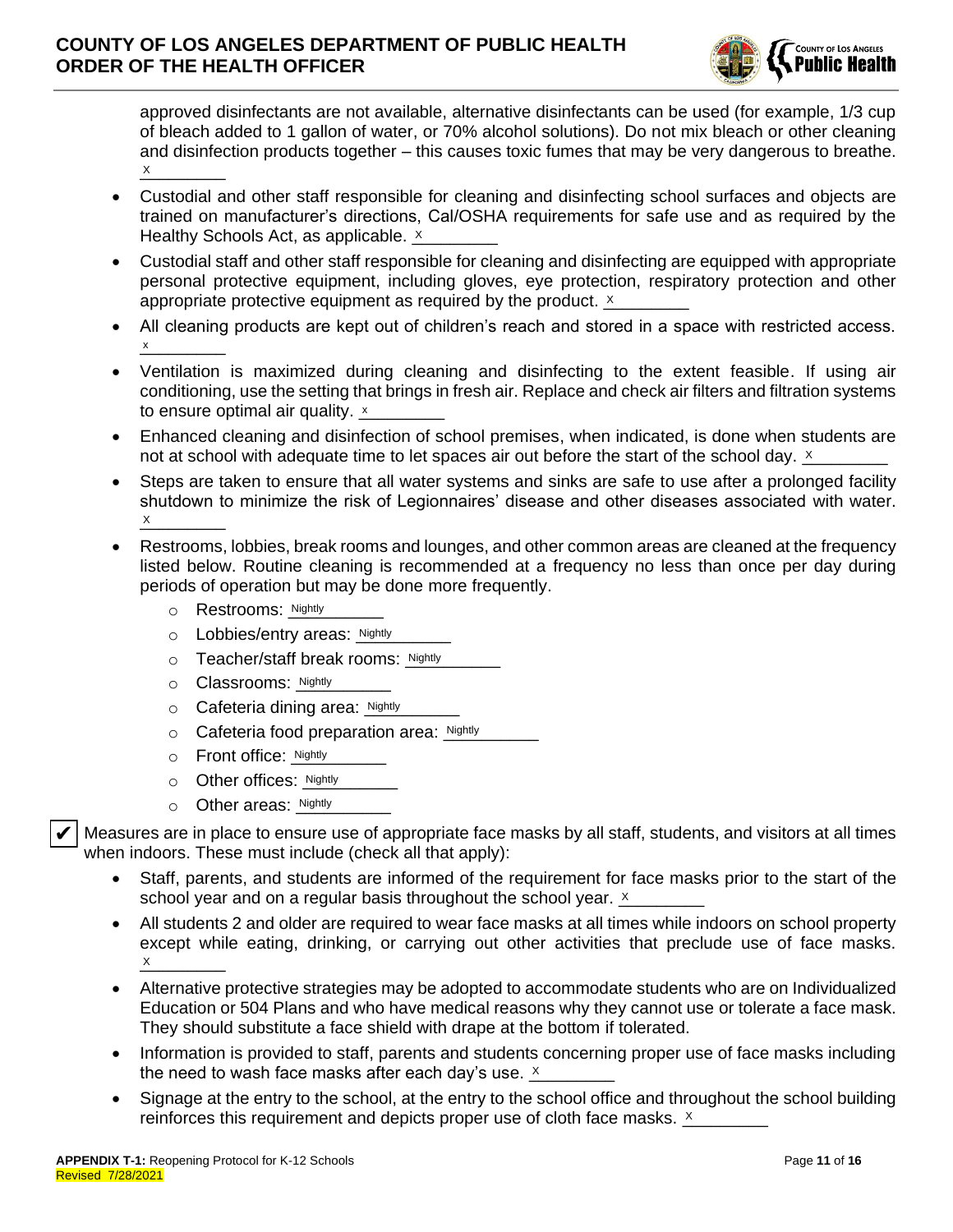

- As feasible, two face masks are provided to each student at the start of the school year. If that is not feasible, parents and students are given information concerning methods for making their own face masks. \_\_\_\_\_\_\_\_\_ X
- Parents of younger children are encouraged to provide a second face mask for school each day in case the one a child is wearing gets soiled; this would allow for a change of the face mask during the day. <u>× \_\_\_\_\_\_</u>
- Staff who are deployed at school entry or in hallways or other common areas remind students of rules concerning use of face masks. <u>x</u> \_\_\_\_\_\_\_\_
- Employees engaged in activities (such as provision of physical therapy or personal assistance to individual students) are equipped with appropriate personal protective equipment (gloves, masks, gowns, etc.), as appropriate.  $\tfrac{\times}{\text{---}}$
- Staff taking care of a sick student are provided with a medical grade mask to wear themselves, and a medical grade mask for the student to wear (if it can be tolerated) until the student leaves the building. <u>× \_\_</u>\_\_\_\_\_\_

**NOTE:** Staff and students who are alone in closed offices are not required to wear face masks. Students may also remove face masks indoors when eating or napping or when wearing a face mask is otherwise impracticable (e.g., while swimming or showering). The school may consider whether it is appropriate for a teacher in the early grades to use a plastic face shield with a tucked-in drape below the chin as a substitute for a face mask to enable the youngest students to see their teacher's face and avoid potential barriers to phonological instruction.

Implementing measures to promote frequent hand washing by staff, students, and visitors is recommended. These may include (check all that apply):

- Students and staff are given frequent opportunities to wash their hands for 20 seconds with soap, rubbing thoroughly after application, and use paper towels (or single-use cloth towels) to dry hands thoroughly.  $\underline{\mathsf{x}}$  \_\_\_\_\_\_\_\_
- Younger students are regularly scheduled for frequent handwashing breaks, including before and after eating, after toileting, after outdoor play, and before and after any group activity.  $\frac{\times}{\sqrt{2}}$
- Staff are instructed to model frequent handwashing, especially in lower grades where bathroom time is an opportunity to reinforce healthy habits and monitor proper hand washing.  $x$
- Portable handwashing stations have been placed near classrooms to minimize movement and congregations in bathrooms to the extent practicable.
- Ethyl alcohol-based (contains at least 60% ethanol) hand sanitizer is made available to students and staff at strategic locations throughout the school where there is no sink or portable handwashing station (in or near classrooms, rooms in which support services are provided, music and art rooms). Ethyl alcohol-based hand sanitizer is preferred and should be used in school environments. Hand sanitizers with isopropyl alcohol as the main active ingredient are not used in the school, as it is more irritating and can be absorbed through the skin.  $\times$
- Swallowing alcohol-based hand sanitizers can cause alcohol poisoning. Hand sanitizer is not out in the open and should be used with adult supervision for children under age 9. Faculty and staff have been made aware of the risk of ingestion and that they should call Poison Control at 1-800-222-1222 if there is reason to believe that a student has consumed hand sanitizer.  $\underline{\text{x}}$
- Hand sanitizer, soap and water, tissues and trash cans are available at or near the entrance of the facility, at reception, and anywhere else inside the workplace or immediately outside where people have direct interactions. <u>x</u> \_\_\_\_\_\_\_\_

### **SPECIAL CONSIDERATIONS FOR PERFORMING ARTS**

✔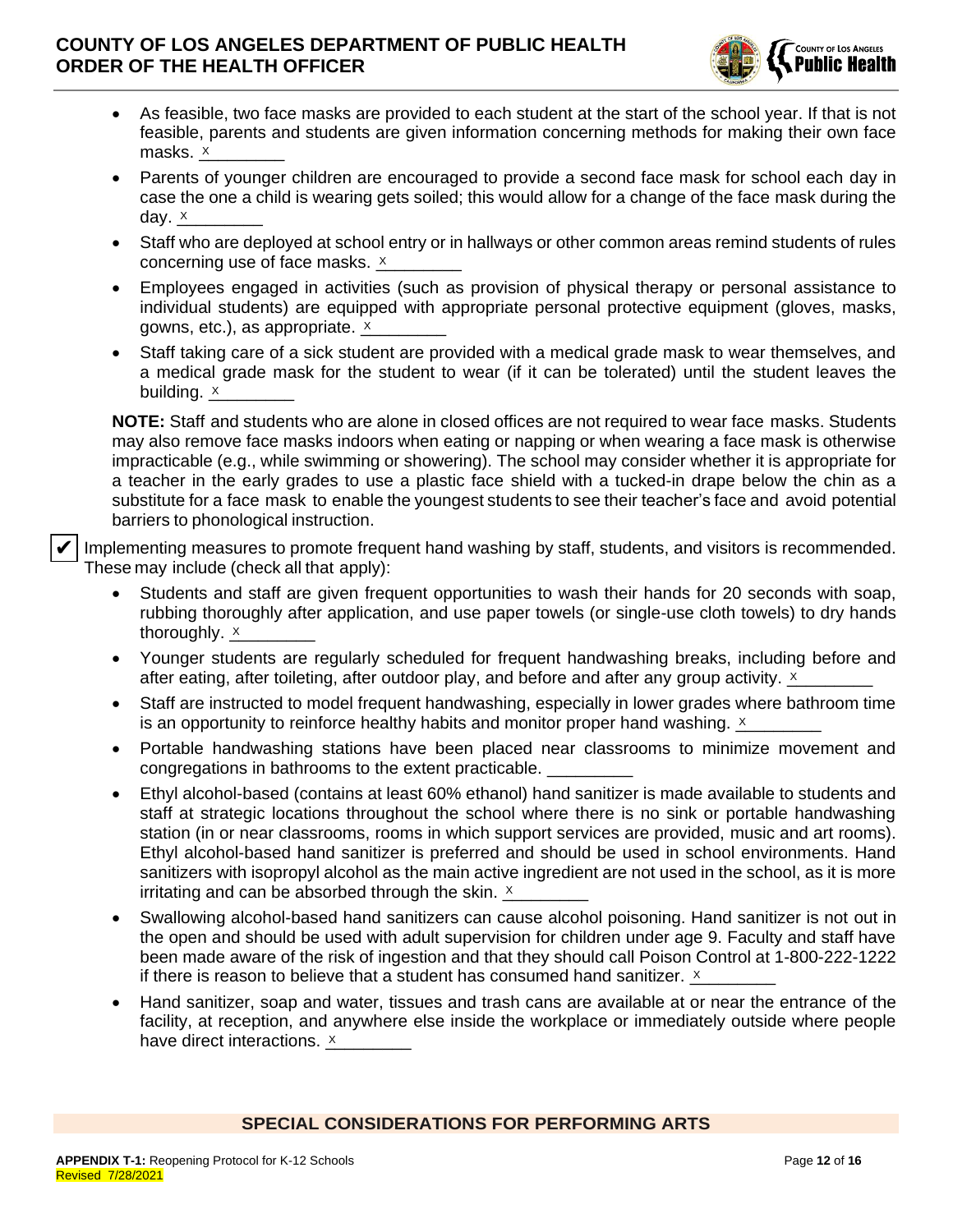

#### ❑ **Music classes** ✔

- Any activity that requires participants to remove their face masks (e.g., playing wind instruments) may only be done as a group if the activity is held outdoors. However, individuals may practice such activities alone indoors in a studio or practice room with the door closed.
- For activities that generate more forceful expired respiratory droplets such as singing, increased distance between individuals and engaging in these activities outside is strongly recommended. Individual singers may practice alone indoors without a mask or with a single instructor present while indoors in a studio or practice room if both of them are masked. Increased distance between the singer and instructor is recommended.
- Limit the exchange (or sharing) of any instruments, parts, music sheets, or any other items.
- Use disposable absorbent pads or other receptacles, where possible, to catch the contents of spit valves or water keys; discard or clean properly after use.
- Consider using "bell covers" for the openings of brass instruments and specially designed bags with hand openings for woodwind instruments to minimize the generation of droplets and aerosols.

#### ❑ **Theater classes** ✔

- Students and instructors in theater classes must wear face masks at all times when indoors. It is recommended that there be increased physical distance if the participants are enunciating (for example, those in a theater workshop).
- Limit, where possible, sharing of props, costumes, and wigs. If they must be shared, choose props, costumes and other materials that can be more easily disinfected. All props must be disinfected before first use on the set, and between uses by different actors. All shared clothing must be cleaned after each use. All wigs or other shared prosthetics must be disinfected after each use.
- Clean dressing rooms, green rooms, and production areas using a disinfectant from EPA's List N: Disinfectants for COVID-19.
- Consider holding virtual or outdoor rehearsals and performances instead of indoor. Masks must be worn at all times for indoor activities.

#### ❑ **Dance classes** ✔

- Students and instructors must wear face masks at all times while indoors. Masks may be removed briefly to drink water; during water breaks, students should be reminded to maintain an increased distance from others while masks are removed. Students should be reminded to limit their exertion to a level that is comfortable while wearing a face mask and to immediately take a break from exercise if they begin to experience any difficulty breathing. Masks may be briefly removed while a participant rests and catches their breath as long as they move an appropriate distance from all others in the space. Masks should be changed if they become wet, if they stick to a person's face, or if they obstruct breathing.
- For activities that generate a greater volume of respiratory droplets such as heavy exertion, increasing the distance between individuals and limiting such activities to outdoor space is strongly recommended.
- Maximize use of outdoor space for practice and performance as much as possible. Masks must be worn at all times for indoor activities.

### ❑ **Music Recording**

- Singing in sound booths/recording booths is permitted at this time as long as face masks are worn at all times as required and increased distance between singers and from all others in the booth is strongly recommended due to the large amount of respiratory droplets released into a relatively small, confined indoor space.
- Playing of wind instruments inside a sound booth with others present in the booth is not permitted at this time due to inability to adhere to indoor masking requirements.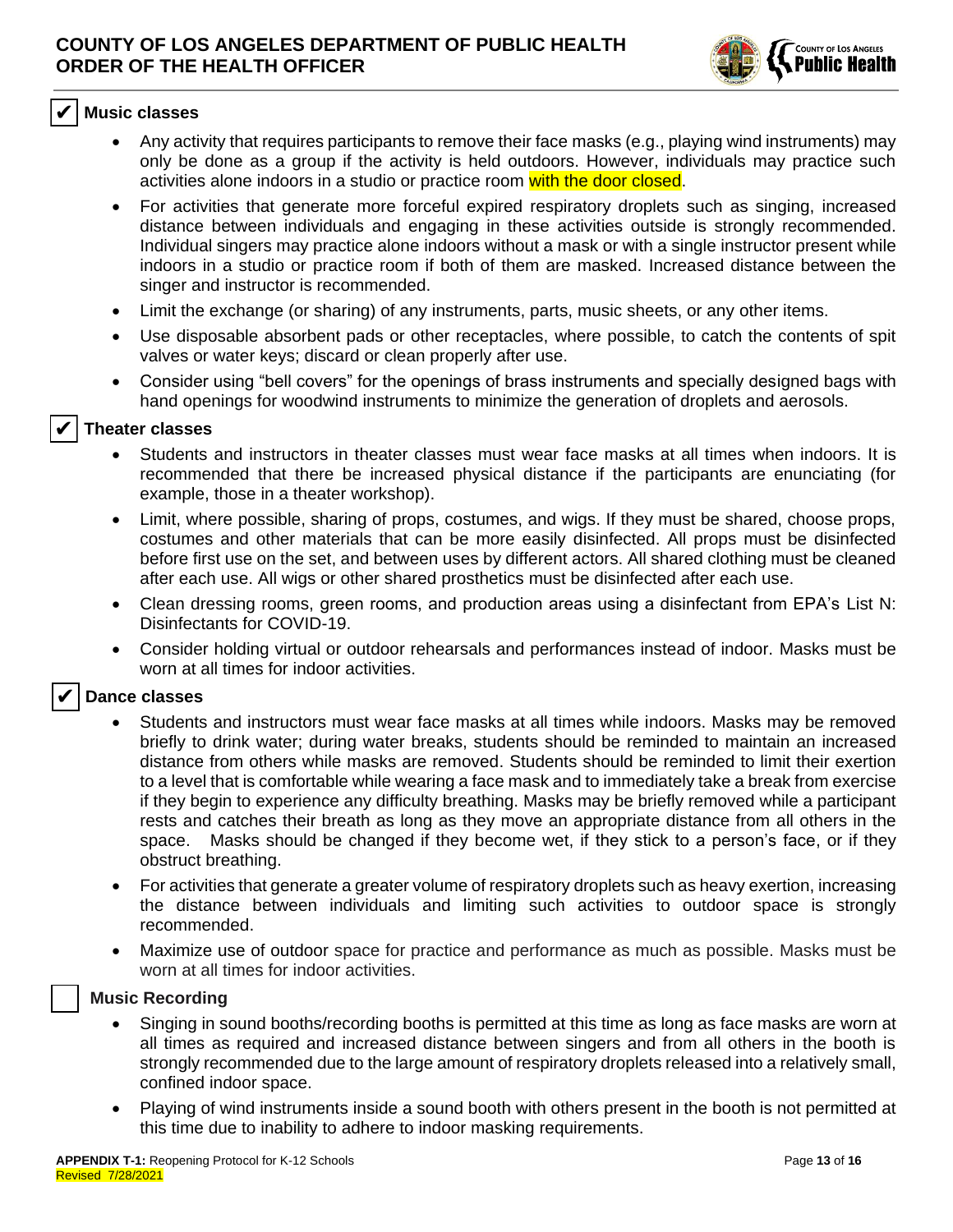

- Singers or musicians playing wind instruments are permitted to perform in the sound booth without masks only if they are sealed in the booth for solo recording and no other individuals are in the booth at the time.
- Other group instrumental music may be recorded using a sound booth; however, a minimum of 3 feet of physical distance should be maintained between all musicians at all times and masks are required as for all other indoor spaces.
- Before the booth is used by another musician or group of musicians, the booth should be well ventilated (consider use of an air purifying device) to promote full air exchange and shared equipment (e.g., microphones) should be sanitized.

# ❑ **Performances** ✔

• Any performances should follow the [Best Practices for Large Events](http://publichealth.lacounty.gov/acd/ncorona2019/bestpractices/largeevents/) recommendations to reduce the risk of spreading COVID-19. Note that all performances in schools or other supervised youth settings requires use of masks in indoor spaces by all persons present regardless of vaccination status.

### **D. MEASURES THAT COMMUNICATE TO THE CAMPUS COMMUNITY AND THE PUBLIC**

Information should be sent to parents and students prior to the start of school concerning school policies related to (check all that apply): ✔

- Isolation and quarantine policies as they apply to students who have symptoms or may have been exposed to COVID-19  $\times$
- Options for COVID-19 testing if the student or a family member has symptoms or has been exposed to COVID-19 <u>×</u>\_\_\_\_\_\_\_
- Who to contact at the school if student has symptoms or may have been exposed:  $\underline{X}$  , and the contract of the contract of the contract of the contract of the contract of the contract of the contract of the contract of the contract of the contract of the contract of the contract of the contract o X
- How to conduct a symptom check before student leaves home  $x$
- Required use of face masks  $\times$
- Importance of student compliance with any physical distancing and infection control policies in place  $\times$ X
- Changes in academic and extracurricular programming in order to avert risk
- School policies concerning parent visits to school and advisability of contacting the school remotely <u>x</u>
- Importance of providing the school with up-to-date emergency contact information including multiple parent contact options x \_\_\_\_\_\_\_
- Other: \_\_\_\_\_\_\_\_\_\_\_\_\_\_\_\_\_\_\_\_\_\_\_\_\_\_\_\_\_\_\_\_\_\_\_\_\_\_\_\_\_\_\_\_\_\_\_\_\_\_\_\_\_\_\_\_\_\_\_\_\_\_\_\_\_\_\_\_\_\_\_

❑ A copy of this protocol is posted at all public entrances to the school and uploaded to a public facing page on the school or district website.

Signage has been posted throughout the school reminding staff and students of policies concerning use of face masks and importance of hand washing.

Signage is posted at each public entrance of the school informing visitors that they should not enter the facility if they have symptoms of COVID-19.



✔

✔

✔

The school has developed and circulated a communication plan in case full or partial closure is required due to a possible cluster of COVID-19 cases.

❑ Online outlets of the school (website, social media, etc.) provide clear, up-to-date information about building hours, visitation policies, changes in academic and extracurricular programming, and requirements concerning use of face masks, physical distancing, and hand washing. ✔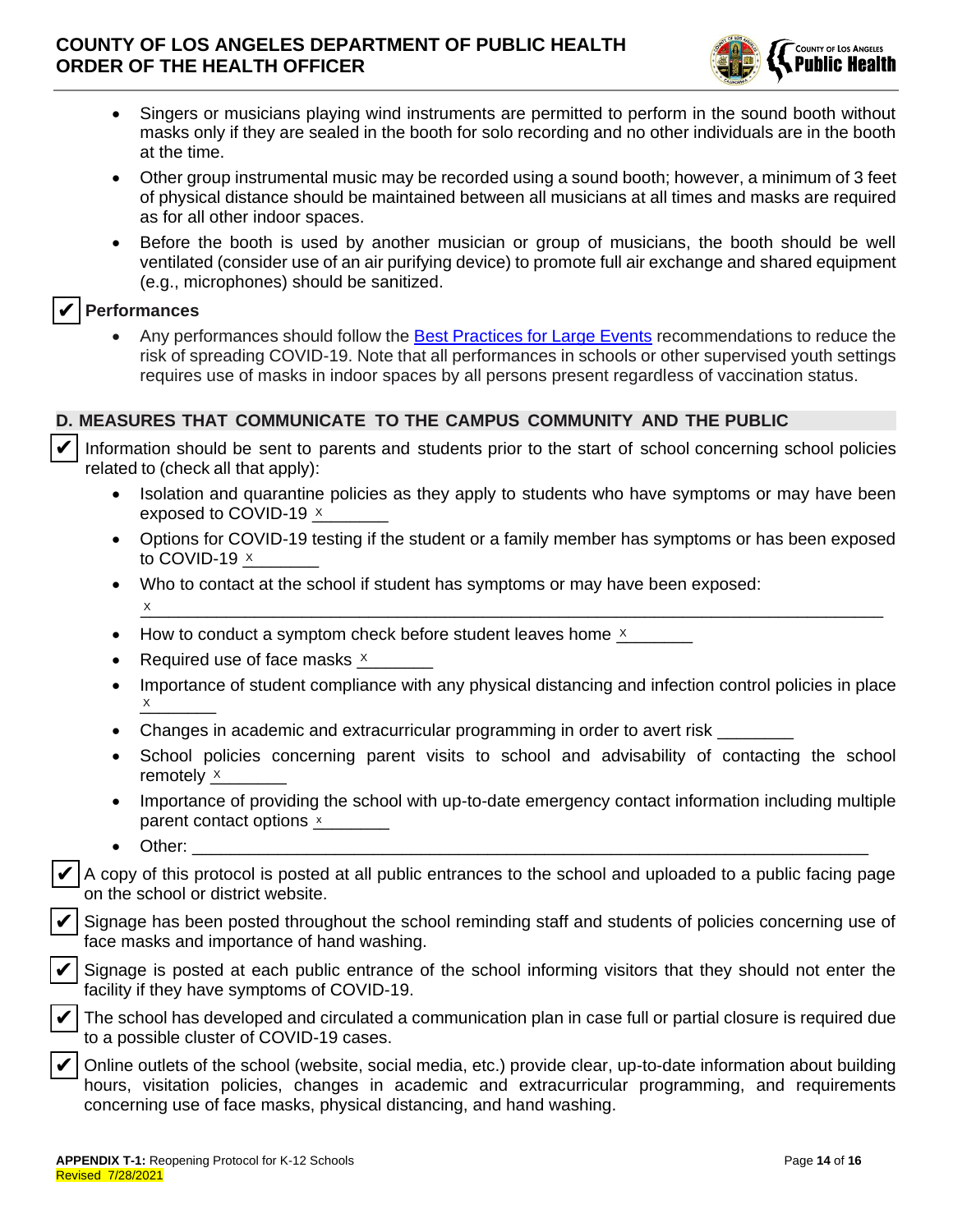

### **E. MEASURES THAT ENSURE EQUITABLE ACCESS TO CRITICAL SERVICES**

- This plan includes a method for proactive school contact with parents at the beginning of the school year to assure that issues related to the child's education and safety are being addressed.
- Modifications to individual IEPs and 504 plans may involve remote learning, modifications to the classroom to accommodate student needs, school attendance in a separate area with few students, or a hybrid approach combining in-class and remote learning.
- Steps taken to modify IEPs and 504 plans to assure student safety comply with relevant provisions of state and federal law.

## **Any additional measures not included above should be listed on separate pages, which the business should attach to this document.**

### **You may contact the following person with any questions or comments about this protocol:**

| Online outlets instruct students, parents, and teachers on how to contact the school in case of infection or                                                                                                                                                                     |  |
|----------------------------------------------------------------------------------------------------------------------------------------------------------------------------------------------------------------------------------------------------------------------------------|--|
| E. MEASURES THAT ENSURE EQUITABLE ACCESS TO CRITICAL SERVICES                                                                                                                                                                                                                    |  |
| $\boldsymbol{\mathcal{V}}$ $\vdash$<br>A plan for updating Individualized Education Plans (IEPs) and 504 Plans of students with special needs has<br>been developed to ensure that education can continue without undue risk to the student.                                     |  |
| This plan includes a method for proactive school contact with parents at the beginning of the school<br>year to assure that issues related to the child's education and safety are being addressed.                                                                              |  |
| Modifications to individual IEPs and 504 plans may involve remote learning, modifications to the<br>$\bullet$<br>classroom to accommodate student needs, school attendance in a separate area with few students,<br>or a hybrid approach combining in-class and remote learning. |  |
| Steps taken to modify IEPs and 504 plans to assure student safety comply with relevant provisions<br>of state and federal law.                                                                                                                                                   |  |
| Administrative services or operations that can be offered remotely (e.g. class registration, form submission,<br>etc.) have been moved on-line.                                                                                                                                  |  |
| Any additional measures not included above should be listed on separate pages,<br>which the business should attach to this document.                                                                                                                                             |  |
| You may contact the following person with any<br>questions or comments about this protocol:                                                                                                                                                                                      |  |
| <b>Tammi Rainville</b>                                                                                                                                                                                                                                                           |  |
| 661-291-4080                                                                                                                                                                                                                                                                     |  |
| 7/29/2021                                                                                                                                                                                                                                                                        |  |
|                                                                                                                                                                                                                                                                                  |  |